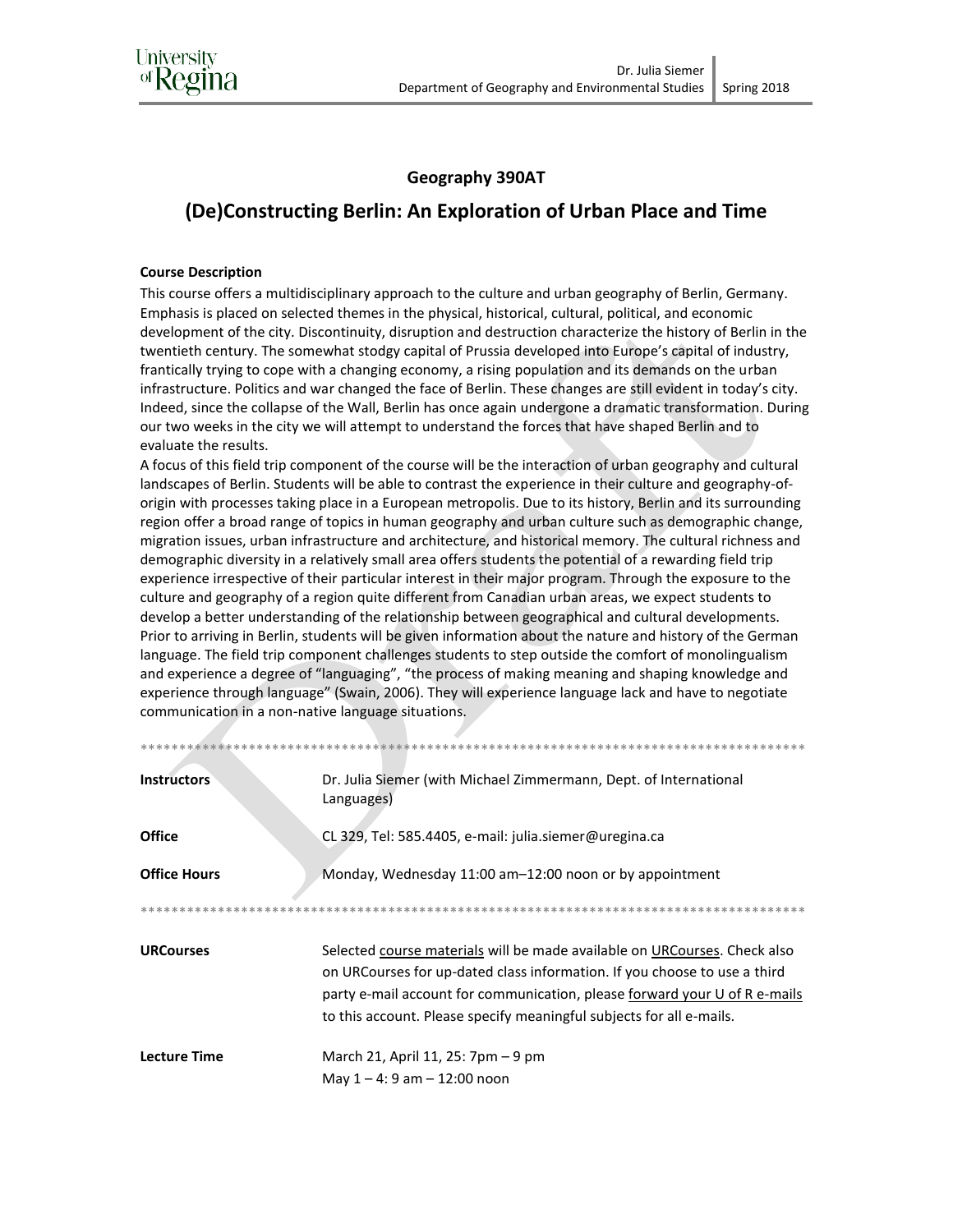| <b>Prerequisites</b>     | Permission of department head                                                                                                                                                                                                                                                                                                                                                                                                                                                                                                                 |                                 |  |  |
|--------------------------|-----------------------------------------------------------------------------------------------------------------------------------------------------------------------------------------------------------------------------------------------------------------------------------------------------------------------------------------------------------------------------------------------------------------------------------------------------------------------------------------------------------------------------------------------|---------------------------------|--|--|
| <b>Attendance policy</b> | Attendance at all times is required.                                                                                                                                                                                                                                                                                                                                                                                                                                                                                                          |                                 |  |  |
| <b>Evaluation</b>        | The grade distribution (see below) is based on class participation, a<br>presentation of a research proposal to the class, and a research essay, to be<br>between 2,500 and 3,000 words. It is expected that at least one meeting<br>between the student and the course supervisors will take place before the<br>essay is begun.                                                                                                                                                                                                             |                                 |  |  |
|                          | Responses to field questions<br>Mini tasks<br>Participation in blog/wiki<br>Research proposal<br>Research essay                                                                                                                                                                                                                                                                                                                                                                                                                               | 15%<br>10%<br>20%<br>10%<br>45% |  |  |
| Late assignments         | In order to be fair to all students in the course no extensions will be granted<br>except in the case of a documented medical or other emergency. Students<br>must complete each requirement to receive standing in the course. You are<br>encouraged to review the faculty's regulations on the subjects of student (and<br>faculty) conduct and plagiarism.<br>Students who, because of a disability, may have a need for accommodations,<br>should inform us, as well as contact the Coordinator of Special Needs Services<br>at 585-4631. |                                 |  |  |
| <b>Research Topics</b>   | 1) Examine the scale and extent of gentrification and its implications in Berlin.                                                                                                                                                                                                                                                                                                                                                                                                                                                             |                                 |  |  |
| (TO BE EXTENDED)         | 2) Berlin, despite being a multicultural city, has had its difficulties<br>accommodating the diversity of its population. At the beginning of the 21st<br>century concerns about the creation of ghettos in some districts of Berlin<br>were raised by some politicians and local governments. Examine Berlin's<br>ethnic composition and level of segregation and how it has evolved after<br>WWII.<br>3) Examine the scale and extent of Berlin's green spaces and their distribution,<br>accessibility and use.                            |                                 |  |  |
|                          |                                                                                                                                                                                                                                                                                                                                                                                                                                                                                                                                               |                                 |  |  |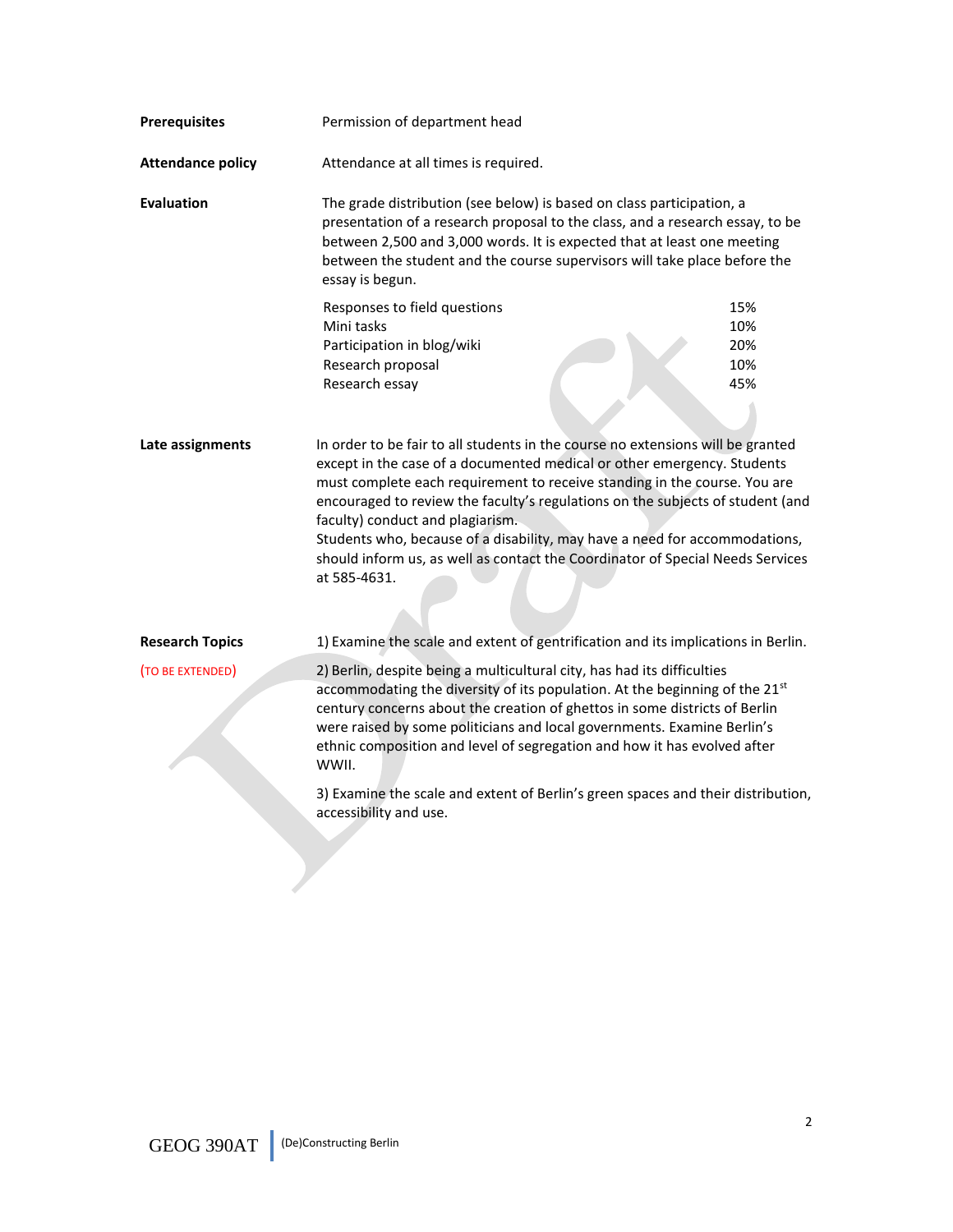## **Tentative Schedule**

| In-class component   |         |                                          |
|----------------------|---------|------------------------------------------|
| <b>Date and Time</b> |         | <b>Activity/Themes</b>                   |
| 21 March             | Wed     | Seminar – topics for student projects    |
| 7 to 9 p.m.          |         |                                          |
| 11 April             | Wed     | Seminar - literature review              |
| 7 to 9 p.m.          |         |                                          |
| 25 April             | Wed     | Seminar – discussion of student projects |
| 7 to 9 p.m.          |         |                                          |
| $1-4$ May            | Tue-Fri | Lecture (GEOG and GER)                   |
| 9 a.m. to noon       |         |                                          |
| Eigld trin component |         |                                          |

| Field-trip component |     |                                                                                                                                                                                                                                                                                                 |
|----------------------|-----|-------------------------------------------------------------------------------------------------------------------------------------------------------------------------------------------------------------------------------------------------------------------------------------------------|
| <b>Date and Time</b> |     | <b>Activity/Themes</b>                                                                                                                                                                                                                                                                          |
| 5 May                | Sat | Departure from Regina, SK, Canada                                                                                                                                                                                                                                                               |
| 6 May                | Sun | Arrival in Berlin, Germany                                                                                                                                                                                                                                                                      |
|                      |     | Evening: optional walk in Charlottenburg                                                                                                                                                                                                                                                        |
| 7 May (1)            | Mon | Leave at $8:30$ a.m.<br>Transportation -<br>Alexanderplatz: symbol<br>Alexanderplatz (East)<br>of modernity in 1920s;<br>and Breitscheidplatz<br>changes and plans since<br>(West)<br>'Wende'; Exploration of<br>Hardenbergplatz, Breit-<br>scheidplatz,<br>Wittenbergplatz U-Bahn<br>station   |
| 8 May (2)            | Tue | Leave at $8:30$ a.m.<br><b>Gentrification in unified</b><br>Warschauer Str. via East<br>Berlin - East (after 1990)<br>Side Gallery, Karl-Marx-<br>Allee, Simon-Dach-Str.,<br>Boxhagener Platz;<br>Hufelandkiez; Karl-Marx-<br>Allee                                                             |
| 9 May (3)            | Wed | Leave hotel at 8:30 a.m.<br>Urban planning Berlin-<br><b>East</b> (before 1990);<br>Marzahn: Pre-fabricated<br>Gentrification in Berlin -<br>housing,<br>Gentrification in<br>West (before and after<br>1990)<br>Kreuzberg<br>(Mehringdamm,<br>Fidicinistr.,<br>Chamissoplatz,<br>Bergmannstr.) |
| 10 May (4)           | Thu | Leave 8:30 a.m.<br>Potsdam, Film industry;<br>Potsdam: Babelsberg<br>Immigration (Prussia)<br>Film Studios;<br>Sans Souci, Dutch<br>Quarter, Frederick II                                                                                                                                       |